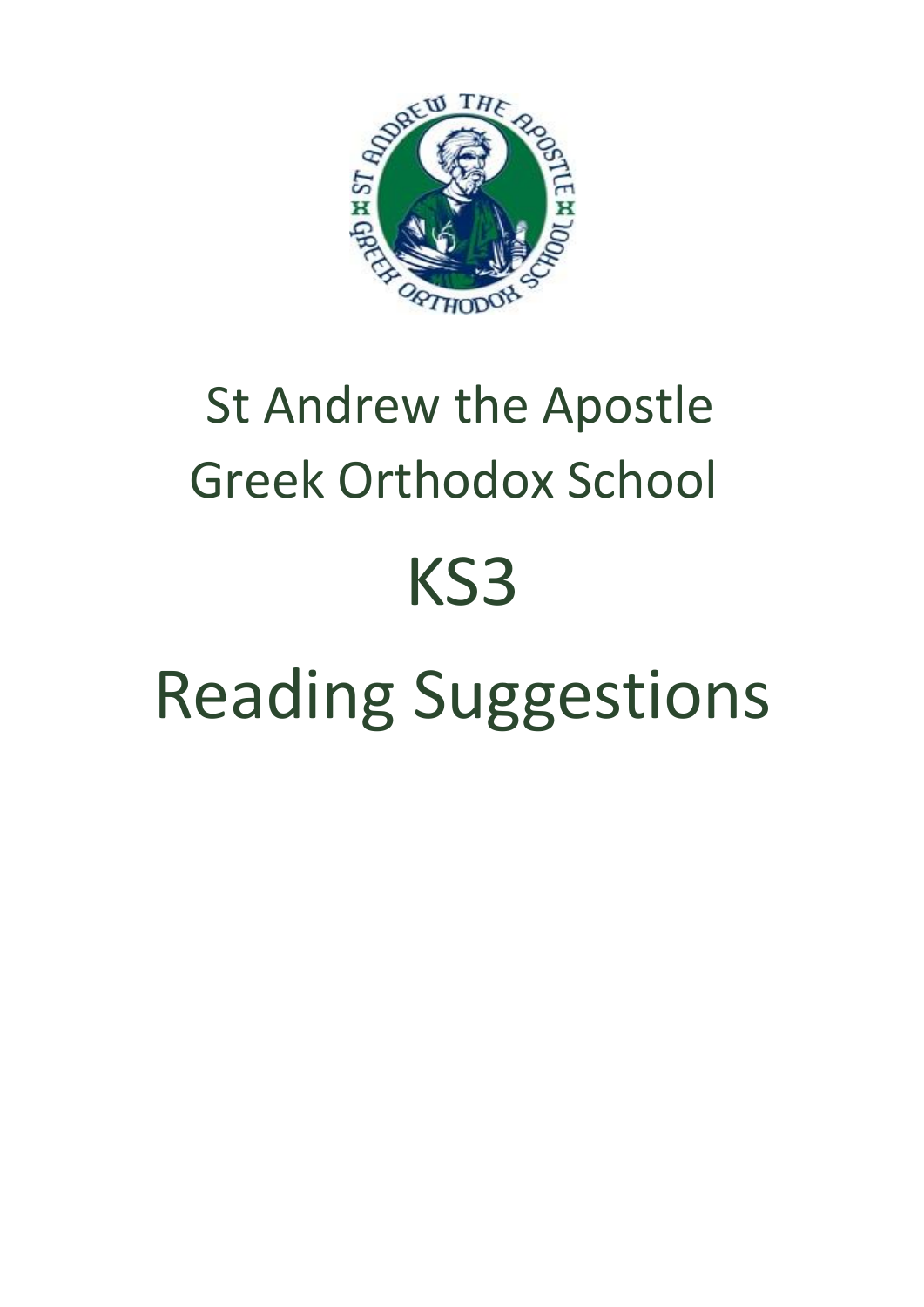| <b>Book Title</b>                       | <b>Author</b>         |
|-----------------------------------------|-----------------------|
| Touching the Void                       | Joe Simpson           |
| Anne Frank: The Diary of a Young Girl   | Anne Frank            |
| Hana's Suitcase                         | Karen Levine          |
| The Making of Me                        | <b>Robert Westall</b> |
| The Way I See It                        | Nicole Dryburgh       |
| I am Malala: The Girl who Stood up for  | Malala Yousafzai      |
| Education and was Shot by the Taliban   |                       |
| <b>Fever Pitch</b>                      | Nick Hornby           |
| <b>Cider with Rosie</b>                 | Laurie Lee            |
| My Left Foot                            | Christy Brown         |
| The Reason I Jump: The inner voice of a | Naoki Higashida       |
| thirteen year old boy with autism       |                       |
| My family and Other Animals             | <b>Gerald Durrell</b> |
| Boy Tales of Childhood                  | Roald Dahl            |
| Going Solo                              | Roald Dahl            |
| Mao's Last Dancer                       | Li Cunxin             |
| Chinese Cinderella                      | Adeline Yen Mah       |
| I know Why the Caged Bird Sings         | Maya Angelou          |

| <b>DYSTOPIA</b>                         |                          |
|-----------------------------------------|--------------------------|
| <b>Book Title</b>                       | <b>Author</b>            |
| The Hunger Games (trilogy)              | <b>Suzanne Collins</b>   |
| Divergent (trilogy)                     | Veronica Roth            |
| The Maze Runner (series)                | James Dashner            |
| Delirium (series)                       | Lauren Oliver            |
| Jacob's Ladder                          | <b>Brian Keaney</b>      |
| Gone (series)                           | <b>Michael Grant</b>     |
| The Giver                               | Lois Lowry               |
| The Knife of Never Letting Go (trilogy) | <b>Patrick Ness</b>      |
| The Wind Singer (trilogy)               | <b>William Nicholson</b> |
| Fahrenheit 451                          | Ray Bradbury             |
| <b>Maggot Moon</b>                      | Sally Gardner            |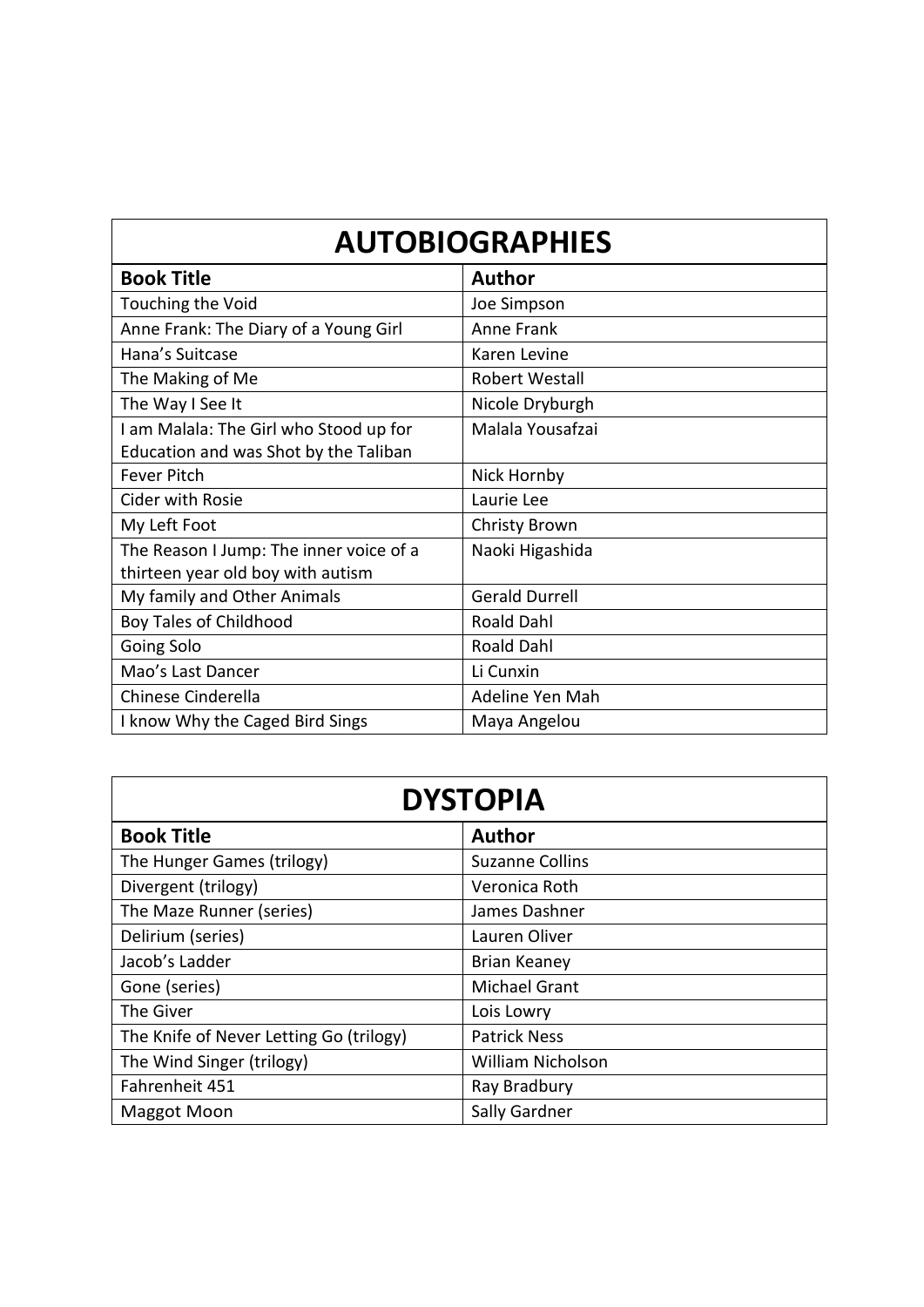| <b>FRIENDSHIP &amp; FAMILY</b>         |                           |
|----------------------------------------|---------------------------|
| <b>Book Title</b>                      | <b>Author</b>             |
| Wonder                                 | R.J. Palacio              |
| My Sister lives on the Mantelpiece     | <b>Annabel Pitcher</b>    |
| The Edge                               | Alan Gibbons              |
| Joey Pigza Swallowed the Key           | Jack Gantos               |
| Starseeker                             | <b>Tim Bowler</b>         |
| Luke and John                          | <b>Robert Williams</b>    |
| The Lost Boys' Appreciation Society    | <b>Alan Gibbons</b>       |
| Ways to Live Forever                   | <b>Sally Nicholls</b>     |
| <b>Ostrich Boys</b>                    | Keith Gray                |
| Dear Nobody                            | <b>Berlie Doherty</b>     |
| The Curious Incident of the Dog in the | Mark Haddon               |
| Night-time                             |                           |
| <b>Buddy</b>                           | <b>Nigel Hinton</b>       |
| The Fault in our Stars                 | John Green                |
| Salvage                                | <b>Keren David</b>        |
| <b>How I Live Now</b>                  | Meg Rosoff                |
| Face                                   | Benjamin Zephaniah        |
| <b>Because of Winn-Dixie</b>           | Kate DiCamillo            |
| Fat Boy Swim                           | Catherine Forde           |
| Feather Boy                            | Nicky Singer              |
| Kit's Wilderness                       | David Almond              |
| Thursday's Child                       | Sonya Hartnett            |
| <b>Tribes</b>                          | <b>Catherine MacPhail</b> |
| There's a Boy in the Girls' Bathroom   | Louis Sachar              |

| <b>Funny</b>                         |                             |
|--------------------------------------|-----------------------------|
| <b>Book Title</b>                    | <b>Author</b>               |
| Framed                               | <b>Frank Cottrell Boyce</b> |
| <b>Millions</b>                      | <b>Frank Cottrell Boyce</b> |
| The Boy in the Dress                 | David Walliams              |
| Diary of a Wimpy Kid (series)        | Jeff Kinney                 |
| The Secret Diary of Adrian Mole 13 % | Sue Townsend                |
| (series)                             |                             |
| The Parent Agency                    | David Baddiel               |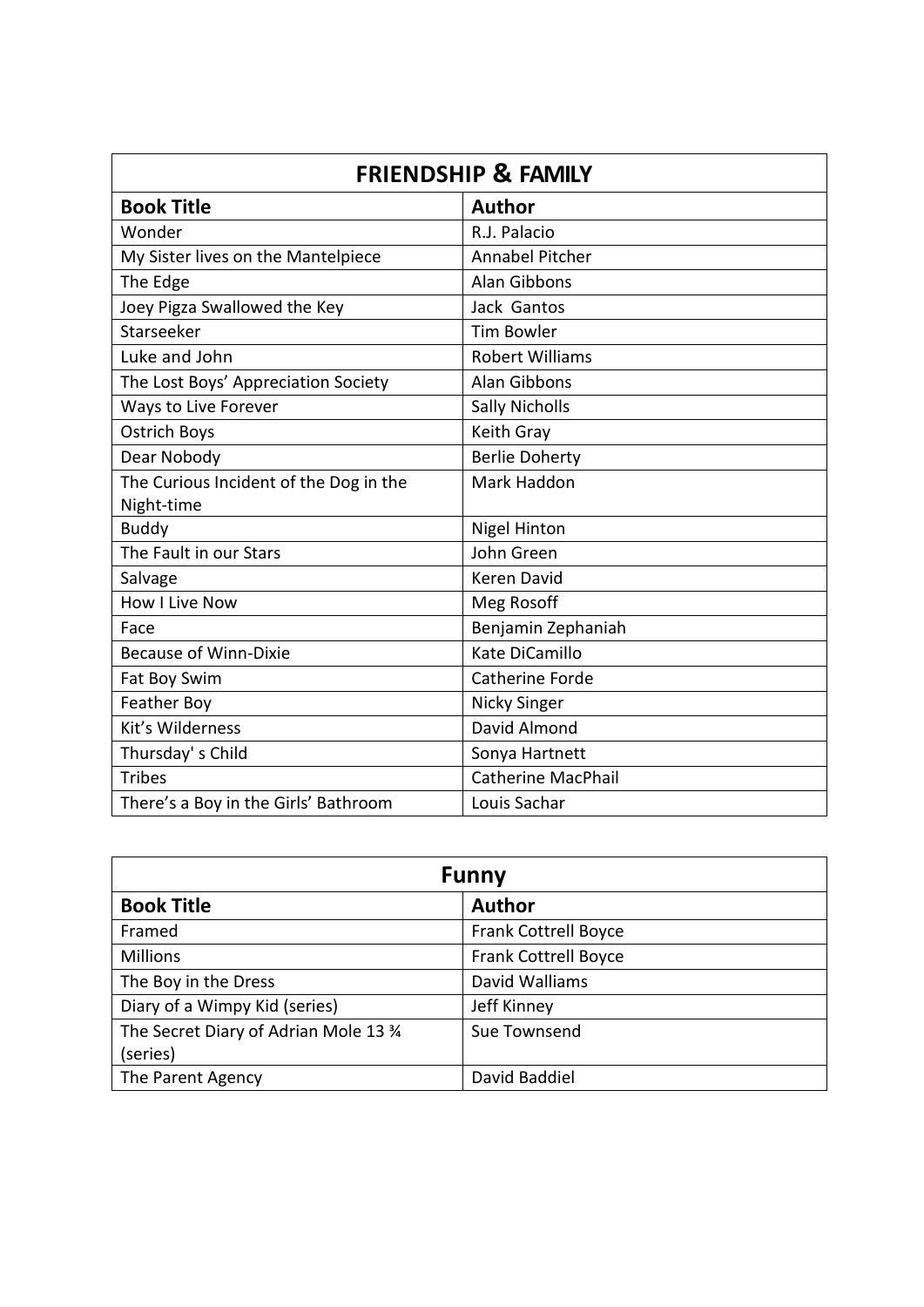| <b>Countries</b>       |                        |
|------------------------|------------------------|
| <b>Book Title</b>      | <b>Author</b>          |
| Boy Overboard          | Morris Gleitzman       |
| The Kite Rider         | Geraldine McCraughrean |
| Chandra's Secret       | <b>Allan Stratton</b>  |
| The Wall               | William Sutcliffe      |
| The Village by the Sea | Anita Desai            |

| <b>Paranormal Romance</b>       |                 |
|---------------------------------|-----------------|
| <b>Book Title</b>               | <b>Author</b>   |
| The Mortal Instruments (series) | Cassandra Clare |
| The Iron King (series)          | Julie Kagawa    |
| Evermore (series)               | Alyson Noel     |
| Unearthly (series)              | Cynthia Hand    |
| Marked (series)                 | P.C. Cast       |
| Twilight (series)               | Stephanie Meyer |

| <b>Animals</b>                    |                         |
|-----------------------------------|-------------------------|
| <b>Book Title</b>                 | <b>Author</b>           |
| The Child's Elephant              | Rachel Campbell-Johnson |
| The White Giraffe                 | Lauren St John          |
| The Sheep-Pig                     | Dick King-Smith         |
| Warriors - Into the Wild (series) | Erin Hunter             |

| <b>Crime, Thrillers and Mystery</b>  |                         |
|--------------------------------------|-------------------------|
| <b>Book Title</b>                    | <b>Author</b>           |
| When I was Joe (series)              | Keren David             |
| The Double life of Cassiel Roadnight | Jenny Valentine         |
| <b>Blood Ties (series)</b>           | Sophie McKenzie         |
| The Screaming Staircase              | Jonathan Stroud         |
| <b>Stone Cold</b>                    | <b>Robert Swindells</b> |
| Montmorency (series)                 | Eleanor Updale          |
| Unique                               | Alison Allen-Gray       |
| Silverfin (series)                   | Charlie Higson          |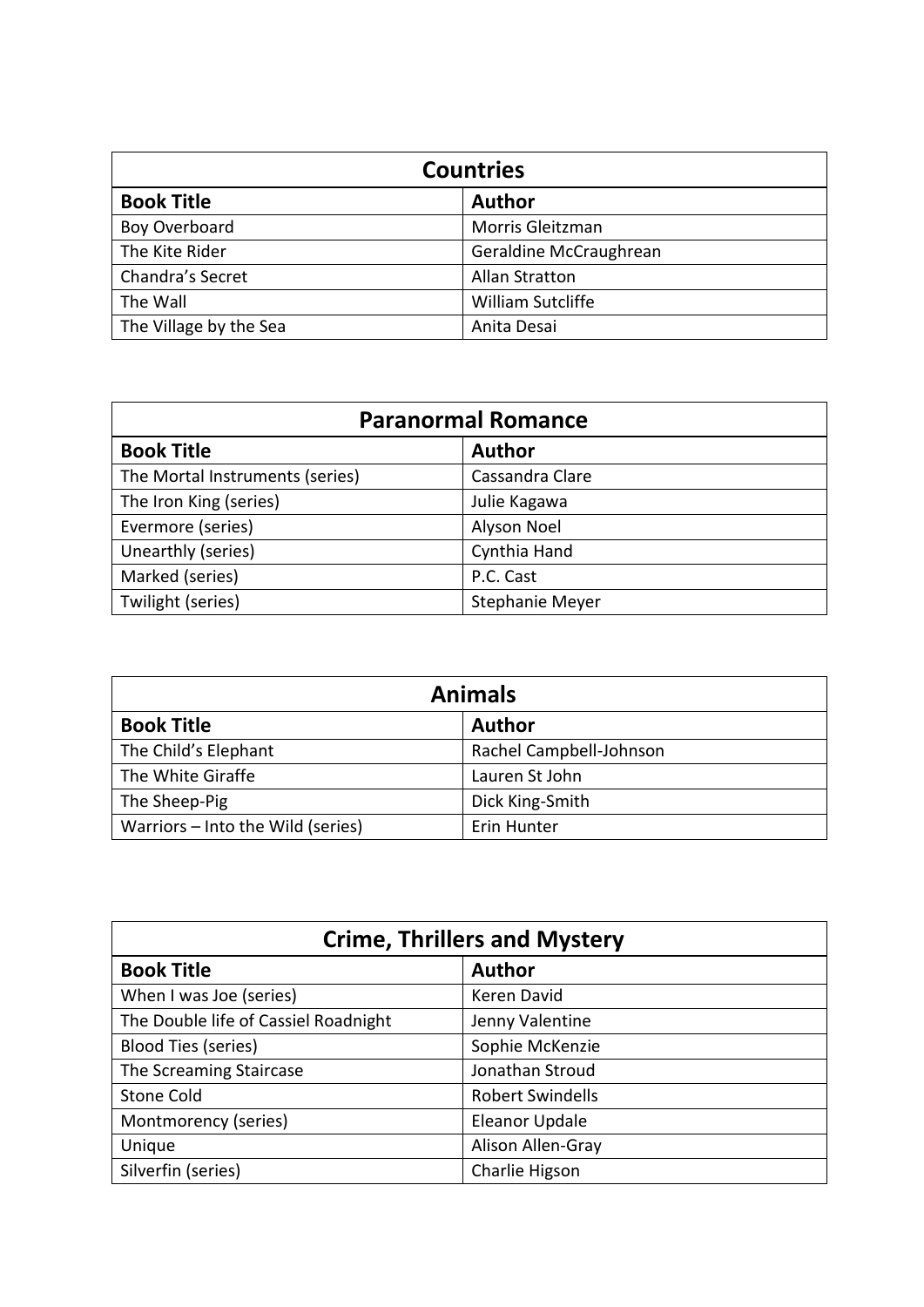| <b>Horror</b>                 |                        |
|-------------------------------|------------------------|
| <b>Book Title</b>             | <b>Author</b>          |
| Skulduggery Pleasant (series) | Derek Landy            |
| The Graveyard Book            | Neil Gaiman            |
| Cirque du Freak (series)      | Darran Shan            |
| My Sword Hand is Singing      | Marcus Sedgwick        |
| Whispers in the Graveyard     | Theresa Breslin        |
| Mister Creecher               | <b>Chris Priestley</b> |

| <b>Science Fiction</b>               |                      |
|--------------------------------------|----------------------|
| <b>Book Title</b>                    | <b>Author</b>        |
| Time Riders (series)                 | <b>Alex Scarrow</b>  |
| The Hitchhiker's Guide to the Galaxy | Douglas Adams        |
| (series)                             |                      |
| Discovery at Roswell (series)        | <b>Terry Deary</b>   |
| I am Number Four (series)            | <b>Pittacus Lore</b> |
| More than this                       | <b>Patrick Ness</b>  |
| Mortal Engines (series)              | <b>Philip Reeve</b>  |
| The 5 <sup>th</sup> Wave             | <b>Rick Yancey</b>   |
| I Boy                                | Kevin Brooks         |
| The Supernaturalist                  | Eoin Colfer          |
| The Dangerous Days of Daniel X       | James Patterson      |
| Larklight                            | <b>Philip Reeve</b>  |
| Uglies                               | Scott Westerfield    |

| <b>Historical</b>        |                       |
|--------------------------|-----------------------|
| <b>Book Title</b>        | <b>Author</b>         |
| The Nostradamus Prophecy | Theresa Breslin       |
| The Bride's Farewell     | Meg Rossof            |
| Chains                   | Laurie Halse Anderson |
| The Red Necklace         | Sally Gardner         |
| Changeling (series)      | Philippa Gregory      |
| Sweet Child              | <b>Berlie Doherty</b> |
| <b>Falling Grace</b>     | Mary Hooper           |
| <b>Witch Child</b>       | Celia Rees            |
| Between Shades of Gray   | <b>Ruta Sepetys</b>   |
| The Book Thief           | Markus Zusak          |
| Milkweed                 | Jerry Spinelli        |
| Coram Boy                | Jamila Gavin          |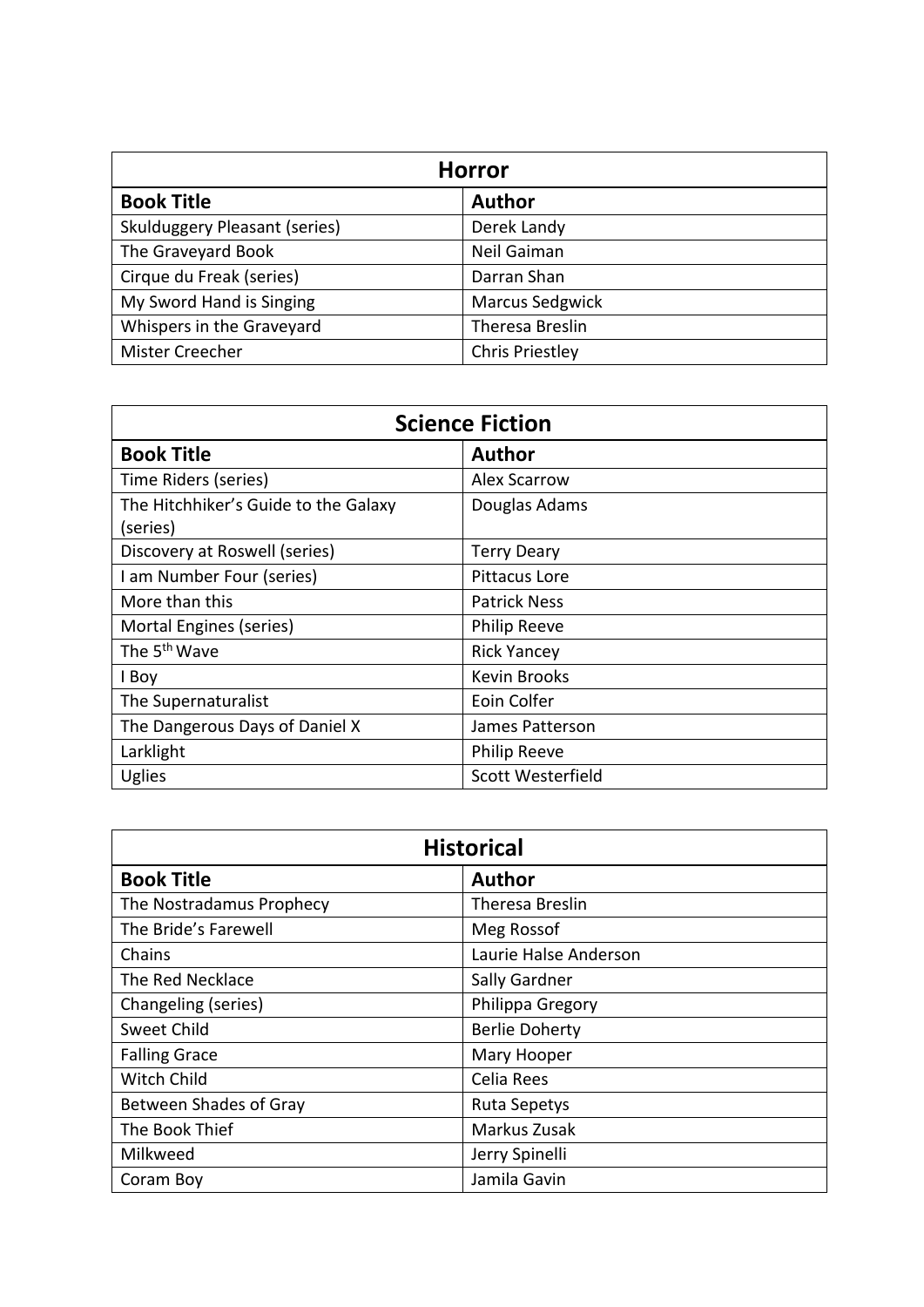| <b>Classics</b>                           |                                |  |
|-------------------------------------------|--------------------------------|--|
| <b>Book Title</b>                         | <b>Author</b>                  |  |
| Alice's Adventures in Wonderland          | Lewis Caroll                   |  |
| <b>Great Expectations</b>                 | <b>Charles Dickens</b>         |  |
| Charlotte's Web                           | E.B. White                     |  |
| Little Women                              | Louise May Alcott              |  |
| The Secret Garden                         | <b>Frances Hodgson Burnett</b> |  |
| <b>Brave New World</b>                    | <b>Aldous Huxley</b>           |  |
| Stig of the Dump                          | <b>Clive King</b>              |  |
| The Jungle Book                           | <b>Rudyard Kipling</b>         |  |
| The Adventures of Sherlock Holmes         | Arthur Conan Doyle             |  |
| The Hound of the Baskervilles             | Arthur Conan Doyle             |  |
| <b>Swallows and Amazons</b>               | Arthur Ransome                 |  |
| All Quiet on the Western Front            | Erich Maria Remarque           |  |
| The Strange Case of Dr Jekyll and Mr Hyde | Robert Louis Stevenson         |  |
| <b>Dracula</b>                            | <b>Bram Stoker</b>             |  |
| <b>Gulliver's Travels</b>                 | Jonathan Swift                 |  |
| Journey to the Centre of the Earth        | Jules Verne                    |  |
| The War of the Worlds                     | H.G.Wells                      |  |
| Lord of the Flies                         | <b>William Golding</b>         |  |
| Jane Eyre                                 | <b>Charlotte Bronte</b>        |  |
| Pride and Prejudice                       | Jane Austen                    |  |
| <b>Animal Farm</b>                        | George Orwell                  |  |
| 1984                                      | George Orwell                  |  |
| <b>Oliver Twist</b>                       | <b>Charles Dickens</b>         |  |
| <b>Treasure Island</b>                    | Robert Louis Stevenson         |  |
| The Wind in the Willows                   | Kenneth Grahame                |  |
| The Adventures of Tom Sawyer              | Mark Twain                     |  |
| Tom's Midnight Garden                     | Phillipa Pearce                |  |
| The Borrowers                             | <b>Mary Norton</b>             |  |
| A Christmas Carol                         | <b>Charles Dickens</b>         |  |
| Frankenstein                              | <b>Mary Shelley</b>            |  |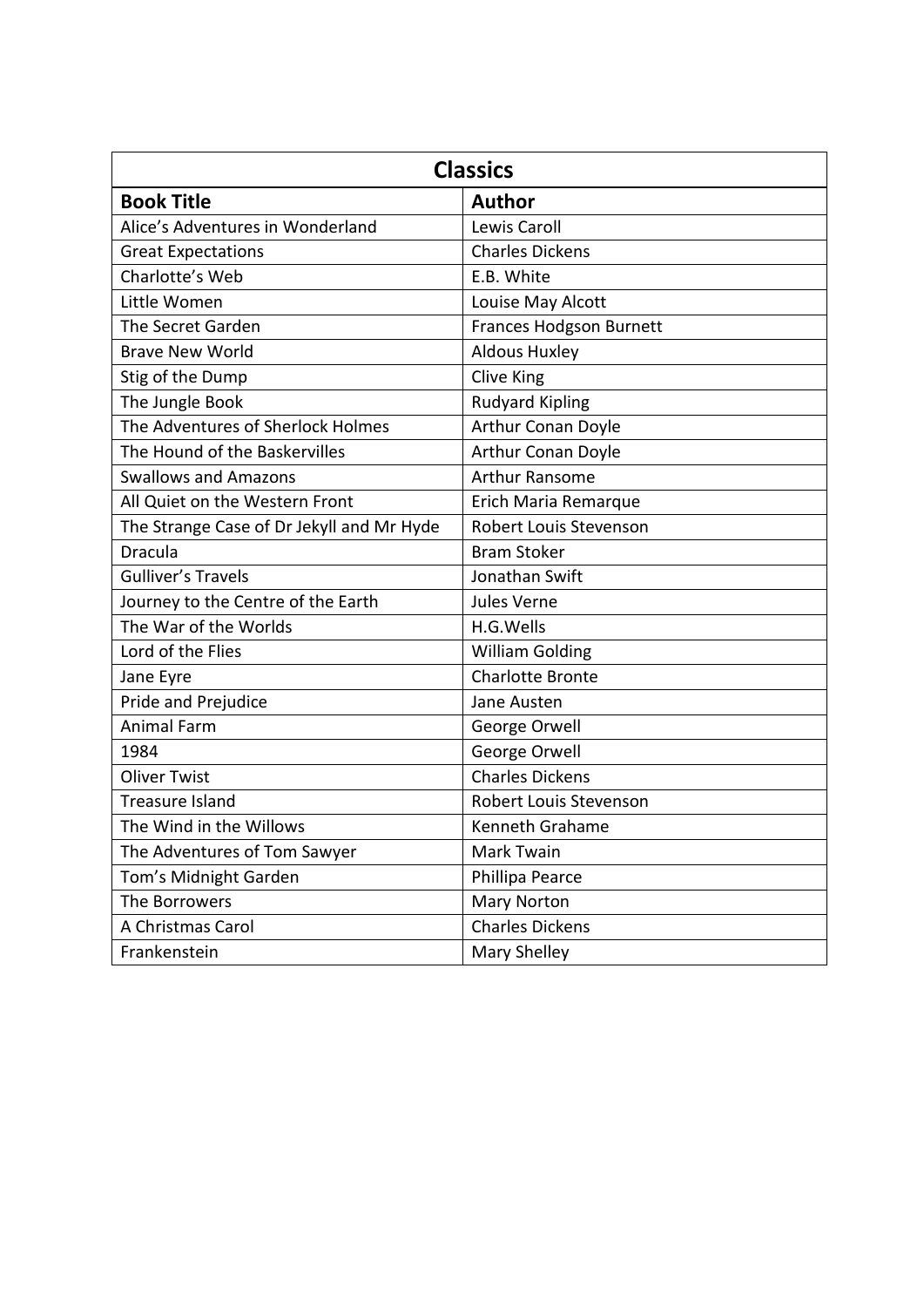| Fantasy                                                |                                       |  |
|--------------------------------------------------------|---------------------------------------|--|
| <b>Book Title</b>                                      | <b>Author</b>                         |  |
| <b>Skellig</b>                                         | David Almond                          |  |
| Percy Jackson and the Lightening Thief<br>(series)     | <b>Rick Riordan</b>                   |  |
| Knife (series)                                         | R J Anderson                          |  |
| Artemis Fowl (series)                                  | Eion Colfer                           |  |
| The Fire Within (series)                               | Chris d'Lacey                         |  |
| The Spiderwick Chronicles (series)                     | Tony Di Terlizzi                      |  |
| Shadow of the Minotaur                                 | <b>Alan Gibbons</b>                   |  |
| The Lion, The Witch and the Wardrobe<br>(series)       | C.S. Lewis                            |  |
| Throne of Glass (series)                               | Sarah J. Maas                         |  |
| Wolf Brother (series)                                  | Michelle Paver                        |  |
| Eragon (series)                                        | Christopher Paolini                   |  |
| <b>Nation</b>                                          | <b>Terry Pratchett</b>                |  |
| His Dark Materials (trilogy)                           | Philip Pullman                        |  |
| Harry Potter [and the Philosopher's Stone]<br>(series) | J K Rowling                           |  |
| The Emerald Atlas (series)                             | John Stephens                         |  |
| The Edge Chronicles (series)                           | <b>Paul Stewart and Chris Riddell</b> |  |
| The Hobbit                                             | J.R.R. Tolkien                        |  |
| Lord of the Rings (trilogy)                            | J.R.R. Tolkien                        |  |
| A Series of Unfortunate Events (series)                | Lemony Snicket                        |  |
| The Spooks Apprentice (series)                         | Joseph Delaney                        |  |
| Coraline                                               | <b>Neil Gaimon</b>                    |  |
| Inkheart (trilogy)                                     | Cornelia Funke                        |  |
| <b>Bridge to Terabithia</b>                            | Katherine Paterson                    |  |
| Daggerspell (series)                                   | Katherine Kerr                        |  |
| The Wizard of Earthsea                                 | Ursula Le Guin                        |  |
| Lionboy (trilogy)                                      | Zizou Corder                          |  |
| Midwinterblood                                         | Marcus Sedgewick                      |  |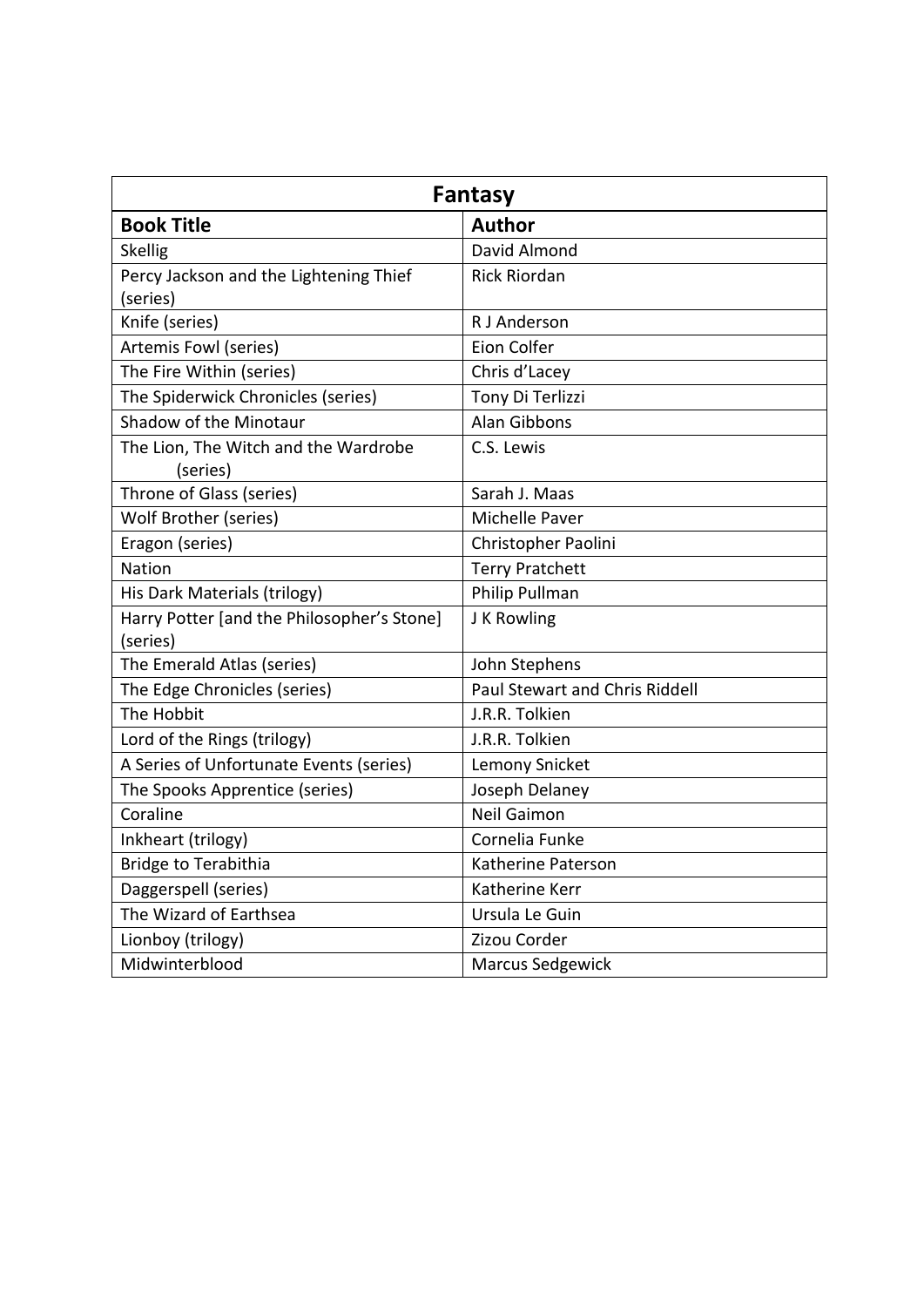| <b>Action and Adventure</b>       |                         |  |
|-----------------------------------|-------------------------|--|
| <b>Book Title</b>                 | <b>Author</b>           |  |
| Noughts and Crosses (series)      | Malorie Blackman        |  |
| Stormbreaker (series)             | <b>Anthony Horowitz</b> |  |
| How to Train your Dragon (series) | Cressida Cowell         |  |
| Charlie and the Chocolate Factory | Roald Dahl              |  |
| Journey to the River Sea          | Eva Ibbotson            |  |
| The Garbage King                  | Elizabeth Laird         |  |
| Cherub: The Recruit (series)      | <b>Robert Muchamore</b> |  |
| <b>Roof Toppers</b>               | Katherine Rundell       |  |
| Flash Flood                       | Chris Ryan              |  |
| <b>Holes</b>                      | Louis Sachar            |  |
| Furnace: Lockdown (series)        | Alexander Gordon Smith  |  |
| Weirdo's War                      | Michael Coleman         |  |
| Double Crossing                   | <b>Richard Platt</b>    |  |

| <b>War</b>                     |                         |  |
|--------------------------------|-------------------------|--|
| <b>Book Title</b>              | <b>Author</b>           |  |
| Stay where you are then Leave  | John Boyne              |  |
| The Boy in the Striped Pyjamas | John Boyne              |  |
| Auslander                      | Paul Dowswell           |  |
| War Horse                      | Michael Morpurgo        |  |
| Private Peaceful               | Michael Morpurgo        |  |
| Shrapnel                       | <b>Robert Swindells</b> |  |
| Once (series)                  | Morris Gleitzman        |  |
| Hitler's Canary                | Sandi Toksvig           |  |
| Empire of the Sun              | J G Ballard             |  |
| Carrie's War                   | Nina Bawden             |  |
| Heroes                         | <b>Robert Comier</b>    |  |
| Hero on a Bike                 | <b>Shirley Hughes</b>   |  |
| When Hitler Stole Pink Rabbit  | Judith Kerr             |  |
| <b>Goodnight Mister Tom</b>    | Michelle Magorian       |  |
| Heroic                         | <b>Phil Earle</b>       |  |
| The Machine Gunner             | <b>Robert Westall</b>   |  |
| The Silver Sword               | Ian Serraillier         |  |